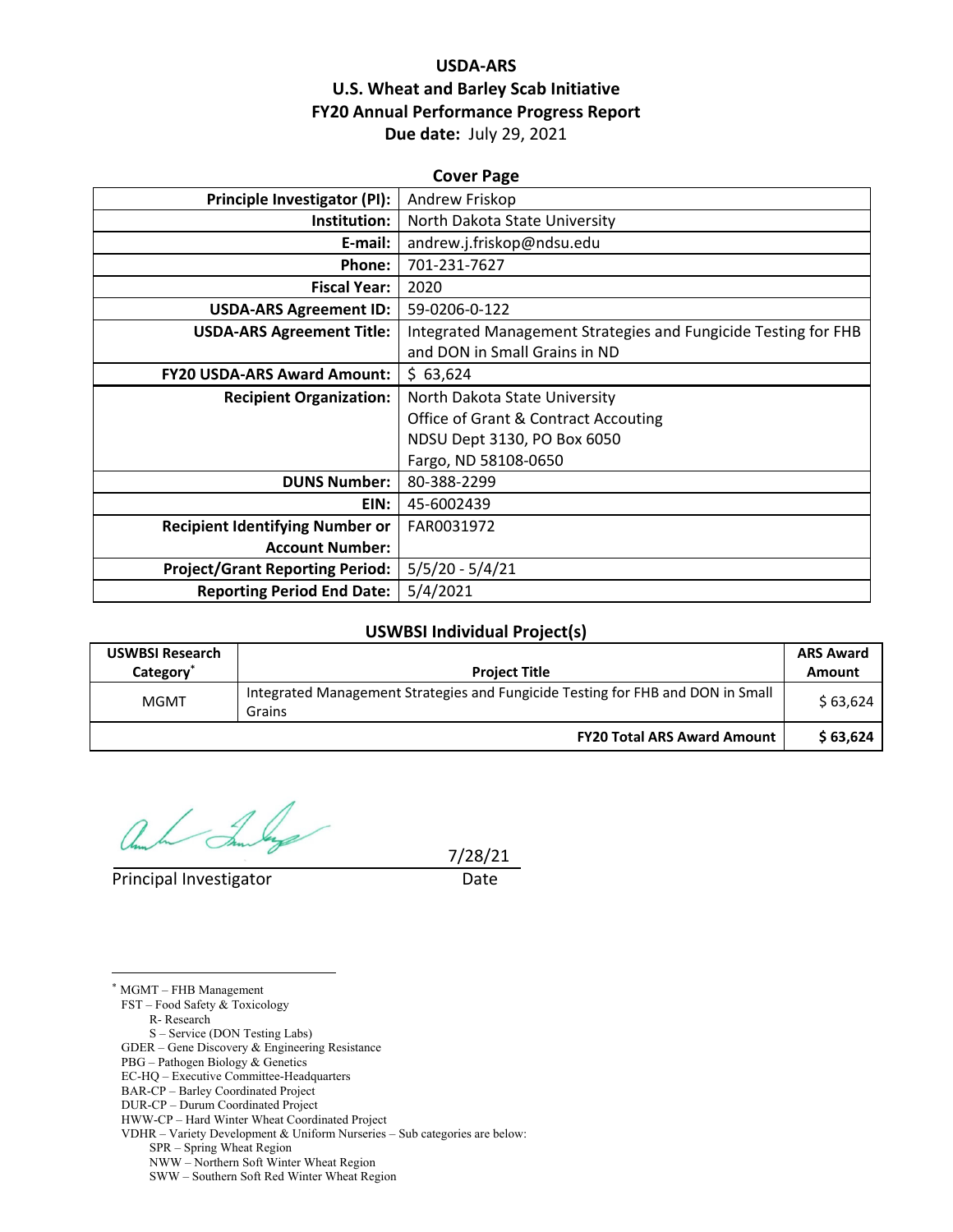# **Project 1:** *Integrated Management Strategies and Fungicide Testing for FHB and DON in Small Grains*

## **1. What are the major goals and objectives of the research project?**

- 1) Evaluate the integrated effects of fungicide treatment and genetic resistance on FHB and DON in major grain classes, with emphasis on a new fungicide, Miravis Ace (IM Trials).
- 2) Compare the efficacy of Miravis Ace<sup>®</sup> when applied at early heading or at anthesis to that of standard anthesis application of Prosaro® or Caramba® (UFT).
- **2. What was accomplished under these goals or objectives?** *(For each major goal/objective, address these three items below.)*

## **a) What were the major activities?**

The IM and UFT field experiments were established at five locations in North Dakota; Carrington, Fargo, Langdon, Prosper and Williston. Across the field locations, eight IM experiments and five UFT experiments were conducted on either spring barley, spring durum, hard red spring wheat or hard red winter wheat. A low to moderate level of disease was observed at each location providing fungicide efficacy and timing information across diverse environments.

### **b) What were the significant results?**

Summarized field data showed that when Miravis Ace was applied at early‐flowering in wheat or at full head in barley, the level of efficacy was comparable to both Prosaro and Caramba. However, when Miravis Ace was applied at half‐head in both wheat and barley, results were inconsistent in reducing the level of DON in grain. The most DON reduction in the integrated management trials was achieved when a moderately resistant variety was used and when a fungicide was applied at early flowering or 4 to 7 days later in wheat and at full head or 4 to 7 days later in spring barley. Regardless of market class, sequential applications of Miravis Ace followed by Prosaro or Caramba resulted in the lowest DON and highest yield.

### **c) List key outcomes or other achievements.**

When combined with other USWBSI IM‐CP research, the efficacy of Miravis Ace is suggested to be the same as Prosaro and Caramba when applied at early‐flowering in wheat or full head in barley. Additionally, good DON suppression was achieved when Miravis Ace, Prosaro and Caramba were applied at 3‐7 days after the onset of flowering in wheat or 3‐7 days after full‐head in barley. This strongly supports that the application window has widened.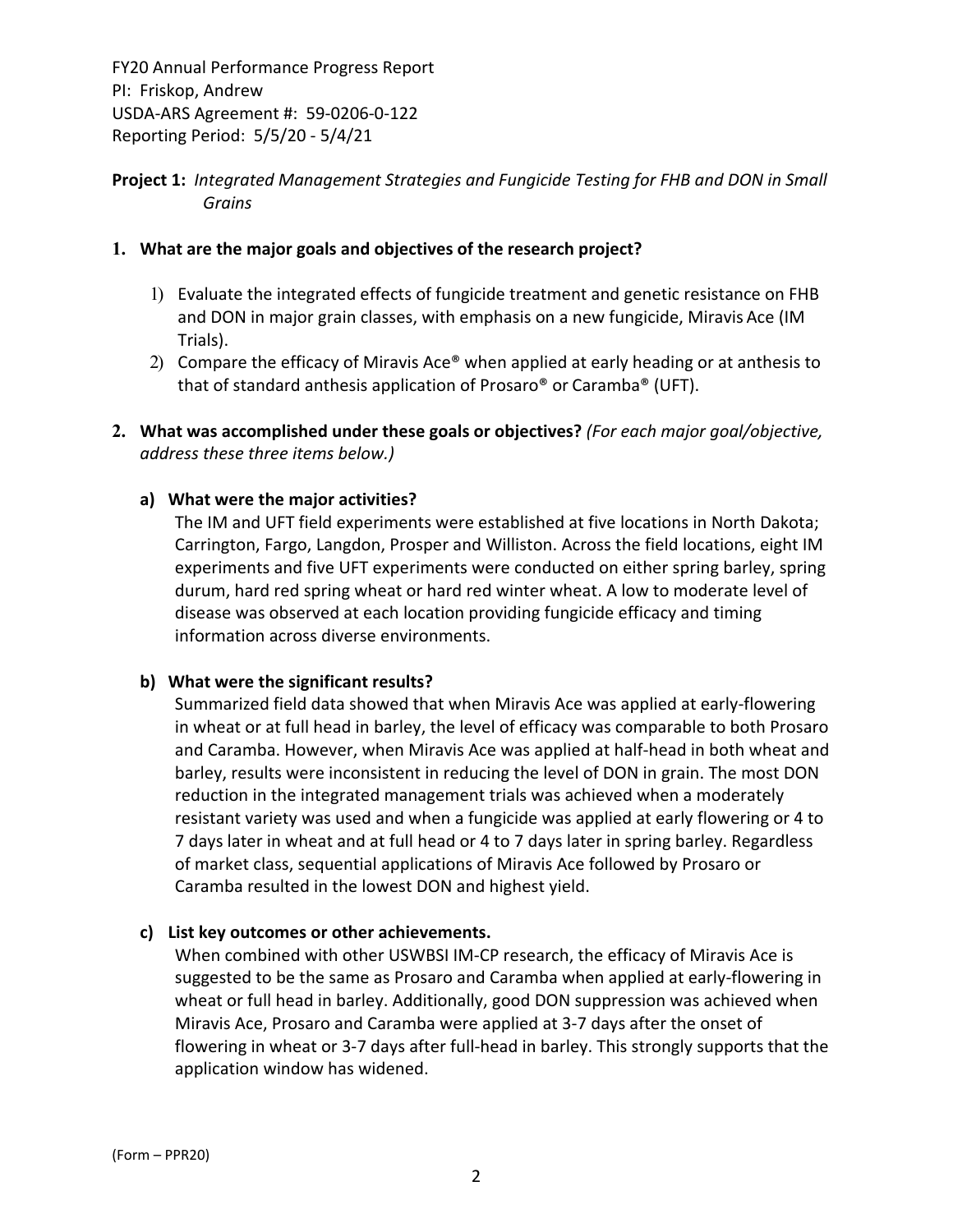# **3. Was this research impacted by the COVID‐19 pandemic (i.e. university shutdowns and/or restrictions, reduced or lack of support personnel, etc.)? If yes, please explain how this research was impacted or is continuing to be impacted.**

Yes, the research was slightly impacted by COVID‐19. Travel costs were higher (ie: one person per vehicle), and it often required more people to complete research tasks. For example, the processing of harvest bags took longer due to social distancing guidelines.

### **4. What opportunities for training and professional development has the project provided?**

Using COVID guidelines, research trials were used to teach graduate students about *Fusarium graminearum* biology, FHB management and principles of field research. Although no formal course was designed, students gained valuable insight and awareness on a very important disease in North Dakota

## **5. How have the results been disseminated to communities of interest?**

Data was included in a national meta‐analysis and submitted to Pierce Paul (Ohio State University). Summary slides were created that highlighted the collaborative work of the MGMT team and were used presentations. Spring barley data was also included in an invited presentation given at the 2020 USWBSI virtual research forum The national results and results from ND trials were communicated and disseminated to growers, Extension agents and other agriculture professionals through virtual Extension meetings, Crop and Pest Reports, interviews (radio, tv and print), and virtual field days.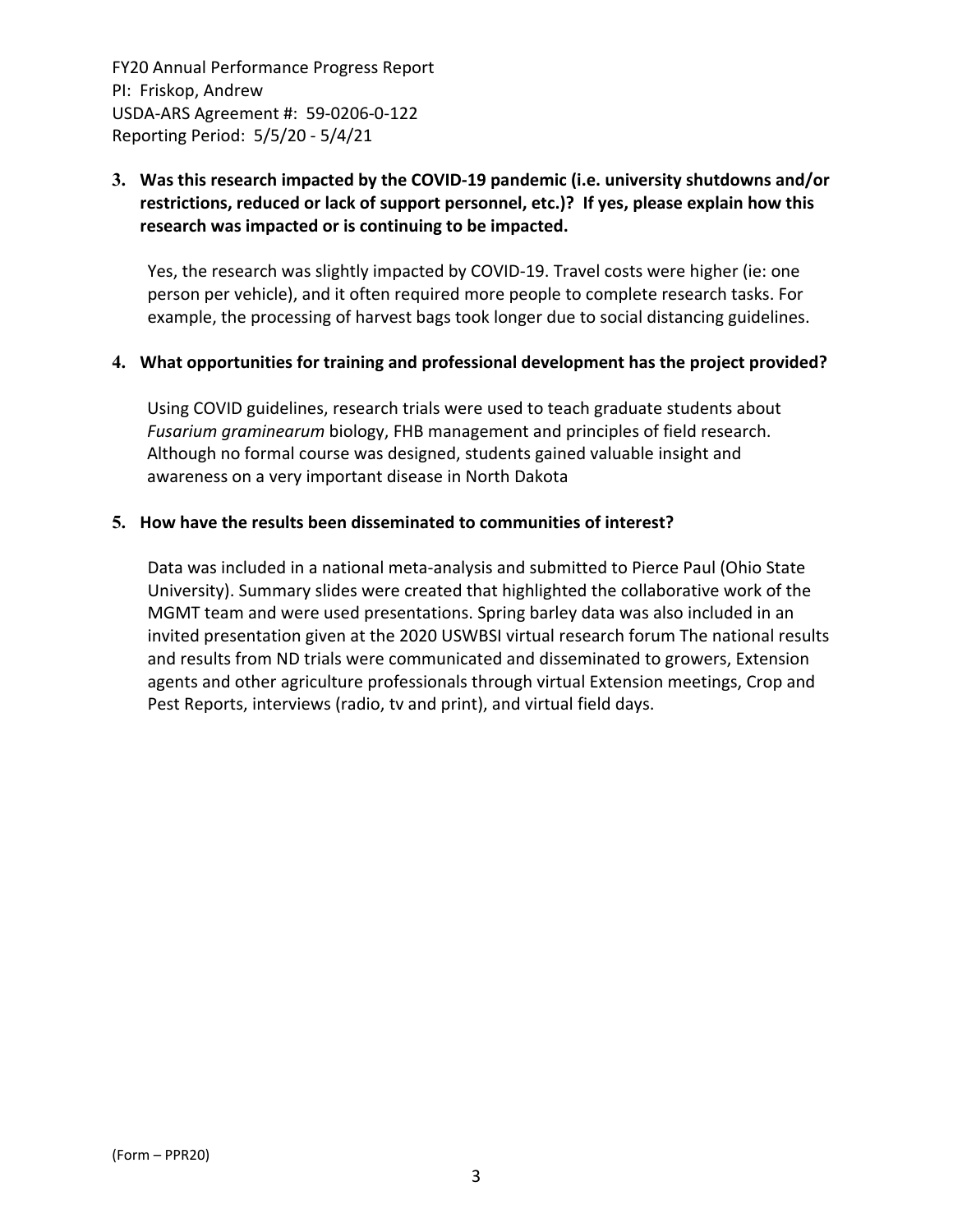# **Training of Next Generation Scientists**

**Instructions:** Please answer the following questions as it pertains to the FY20 award period (5/5/20 ‐ 5/4/21). The term "support" below includes any level of benefit to the student, ranging from full stipend plus tuition to the situation where the student's stipend was paid from other funds, but who learned how to rate scab in a misted nursery paid for by the USWBSI, and anything in between.

**1. Did any graduate students in your research program supported by funding from your USWBSI grant earn their MS degree during the FY20 award period?** ☐Yes ☒No

**If yes, how many?** Click to enter number here.

**2. Did any graduate students in your research program supported by funding from your USWBSI grant earn their Ph.D. degree during the FY20 award period?**

☐Yes ☒No **If yes, how many?** Click to enter number here.

**3. Have any post docs who worked for you during the FY20 award period and were supported by funding from your USWBSI grant taken faculty positions with universities?** ☐Yes ☒No

**If yes, how many?** Click to enter number here.

**4. Have any post docs who worked for you during the FY20 award period and were supported by funding from your USWBSI grant gone on to take positions with private ag‐ related companies or federal agencies?**

☐Yes ☒No

**If yes, how many?** Click to enter number here.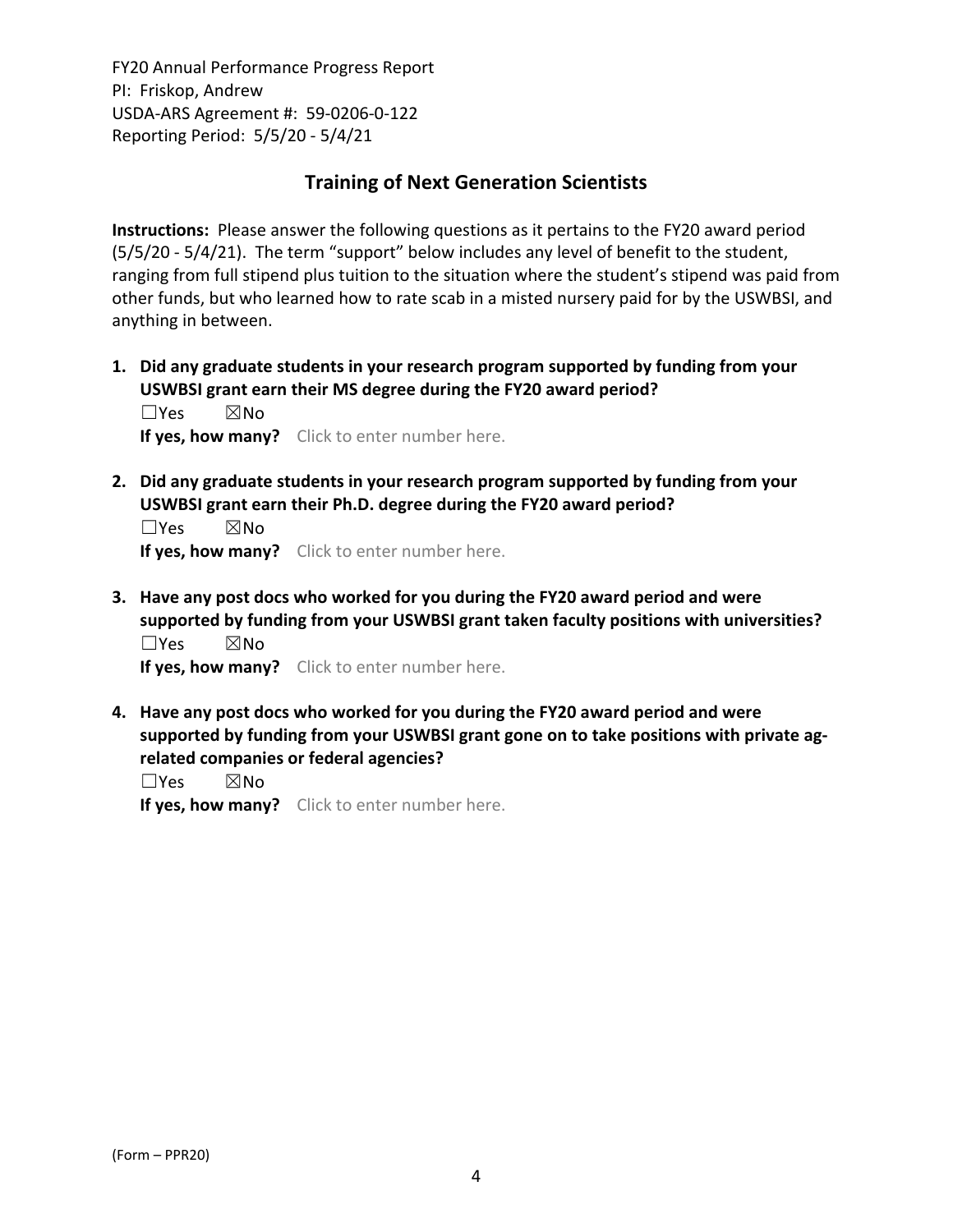# **Release of Germplasm/Cultivars**

**Instructions:** In the table below, list all germplasm and/or cultivars released with full or partial support through the USWBSI during the FY20 award period (5/5/20 - 5/4/21). All columns must be completed for each listed germplasm/cultivar. Use the key below the table for Grain Class abbreviations. 

NOTE: Leave blank if you have nothing to report or if your grant did NOT include any VDHR-related projects.

| <b>Name of Germplasm/Cultivar</b> | <b>Grain Class</b>    | <b>FHB Resistance</b>                                  | <b>FHB</b><br>Rating<br>$(0-9)$ | Year<br><b>Released</b> |
|-----------------------------------|-----------------------|--------------------------------------------------------|---------------------------------|-------------------------|
| Not applicable to this project.   | Select Grain<br>Class | Select what represents<br>your most resistant<br>check | Enter as<br>text 0-9<br>rating  | Select Year             |
| Click here to enter text.         | Select Grain<br>Class | Select what represents<br>your most resistant<br>check | Enter as<br>text 0-9<br>rating  | Select Year             |
| Click here to enter text.         | Select Grain<br>Class | Select what represents<br>your most resistant<br>check | Enter as<br>text 0-9<br>rating  | Select Year             |
| Click here to enter text.         | Select Grain<br>Class | Select what represents<br>your most resistant<br>check | Enter as<br>text 0-9<br>rating  | Select Year             |
| Click here to enter text.         | Select Grain<br>Class | Select what represents<br>your most resistant<br>check | Enter as<br>text 0-9<br>rating  | Select Year             |
| Click here to enter text.         | Select Grain<br>Class | Select what represents<br>your most resistant<br>check | Enter as<br>text 0-9<br>rating  | Select Year             |
| Click here to enter text.         | Select Grain<br>Class | Select what represents<br>your most resistant<br>check | Enter as<br>text 0-9<br>rating  | Select Year             |
| Click here to enter text.         | Select Grain<br>Class | Select what represents<br>your most resistant<br>check | Enter as<br>text 0-9<br>rating  | Select Year             |
| Click here to enter text.         | Select Grain<br>Class | Select what represents<br>your most resistant<br>check | Enter as<br>text 0-9<br>rating  | Select Year             |
| Click here to enter text.         | Select Grain<br>Class | Select what represents<br>your most resistant<br>check | Enter as<br>text 0-9<br>rating  | Select Year             |
| Click here to enter text.         | Select Grain<br>Class | Select what represents<br>your most resistant<br>check | Enter as<br>text 0-9<br>rating  | Select Year             |
| Click here to enter text.         | Select Grain<br>Class | Select what represents<br>your most resistant<br>check | Enter as<br>text 0-9<br>rating  | Select Year             |
| Click here to enter text.         | Select Grain<br>Class | Select what represents<br>your most resistant<br>check | Enter as<br>text 0-9<br>rating  | Select Year             |
| Click here to enter text.         | Select Grain<br>Class | Select what represents<br>your most resistant<br>check | Enter as<br>text 0-9<br>rating  | Select Year             |

**NOTE:** List the associated release notice or publication under the appropriate sub-section in the 'Publications' section of the FPR.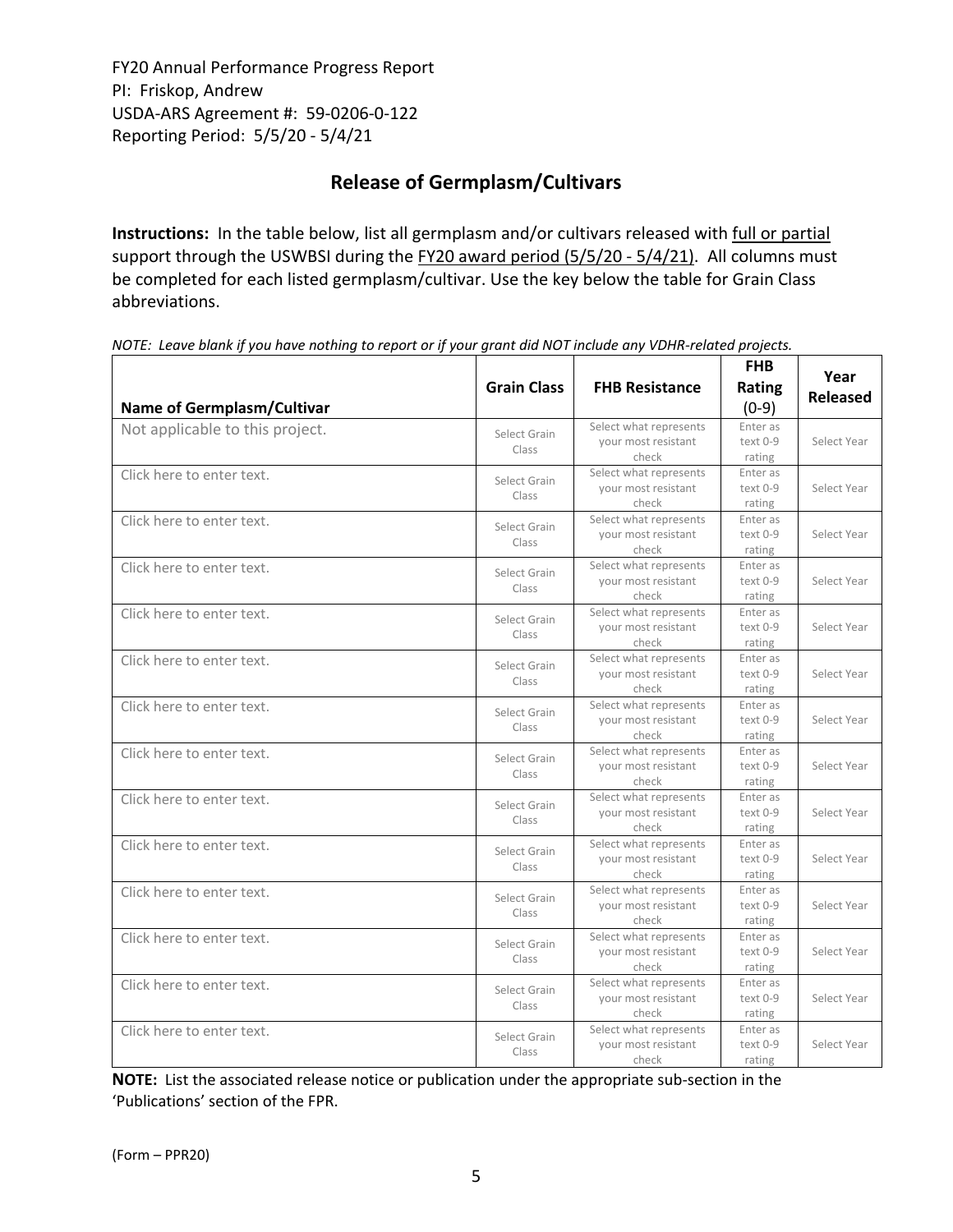# **Publications, Conference Papers, and Presentations**

**Instructions:** Refer to the PR\_Instructions for detailed more instructions for listing publications/presentations about your work that resulted from all of the projects included in the FY20 grant award. Only citations for publications published (submitted or accepted) or presentations presented during the **award period (5/5/20 ‐ 5/4/21**) should be included. If you did not publish/submit or present anything, state 'Nothing to Report' directly above the Journal publications section.

NOTE: Directly below each citation, you **must** indicate the Status (i.e. published, submitted, etc.) and whether acknowledgement of Federal support was indicated in the publication/ presentation. See example below for a poster presentation with an abstract:

Z.J. Winn, R. Acharya, J. Lyerly, G. Brown‐Guedira, C. Cowger, C. Griffey, J. Fitzgerald, R.E. Mason and J.P. Murphy. 2020. "Mapping of Fusarium Head Blight Resistance in NC13‐20076 Soft Red Winter Wheat." In: S. Canty, A. Hoffstetter, and R. Dill‐Macky (Eds.), *Proceedings of the 2020 National Fusarium Head Blight Forum (*p. 12.), Virtual; December 7‐11. Online: https://scabusa.org/pdfs/NFHBF20\_Proceedings.pdf. Status: Abstract Published and Poster Presented Acknowledgement of Federal Support: YES (Abstract and Poster)

# **Journal publications.**

Nothing to report.

# **Books or other non‐periodical, one‐time publications.**

Nothing to report.

### **Other publications, conference papers and presentations**.

Conference

Luis, J.M., Ng, S.J., Bergstrom, G., Bissonnette, K., Bowe, K., Bradley, C., Byamukama, E., Chilvers, M., Collins, A., Cowger, C., Darby, H., DeWolf, E., Dill‐Macky, R., Esker, P., Friskop, A., Kleczewski, N., Koehler, A., Langston, D.B., Madden, L., Marshall, J., Mehl, H., Moraes, W., Nagelkirk, M., Rawat, N., Smith, D., Telenko, D., Wegulo, S., Young‐ Kelly, H., and Paul, P.A. 2020. Fusarium head blight management coordinated project: Uniform fungicide trials 2018‐2020. Proceedings of the 202020 National FHB Forum, Dec 7-11, 2020. Virtual. US Wheat and Barley Scab Initiative publishers, East Lansing, MI/Lexington, KY

Status: Poster presentation given by lead author. Acknowledgement of Federal Support: Yes.

(Form – PPR20)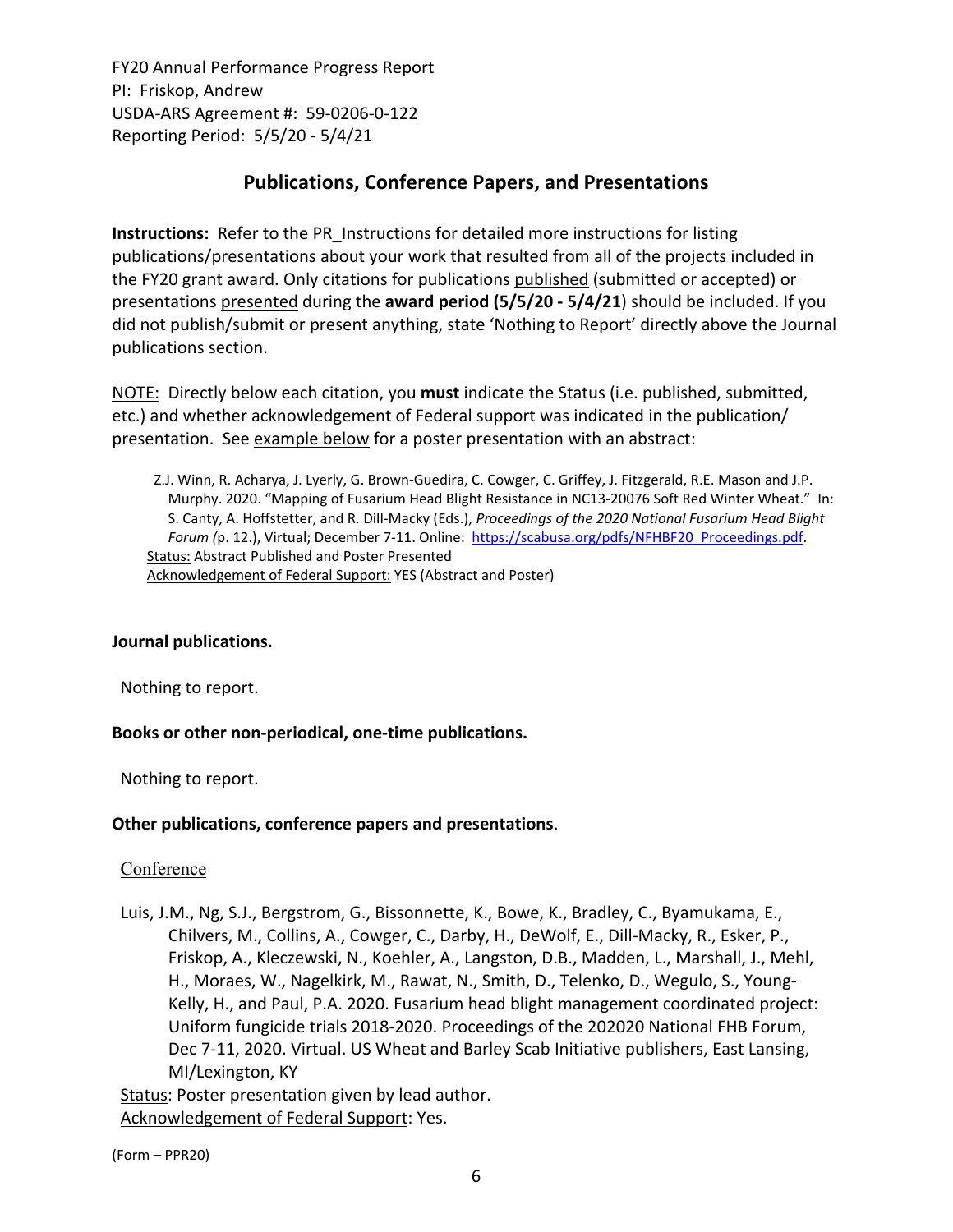Luis, J.M., Ng, S.J., Bergstrom, G., Bissonnette, K., Bowe, K., Bradley, C., Byamukama, E., Chilvers, M., Collins, A., Cowger, C., Darby, H., DeWolf, E., Dill‐Macky, R., Esker, P., Friskop, A., Kleczewski, N., Koehler, A., Langston, D.B., Madden, L., Marshall, J., Mehl, H., Moraes, W., Nagelkirk, M., Rawat, N., Smith, D., Telenko, D., Wegulo, S., Young‐ Kelly, H., and Paul, P.A. 2020. Fusarium head blight management coordinated project: Integrated management trials 2018‐2020. Proceedings of the 202020 National FHB Forum, Dec 7‐11, 2020. Virtual. US Wheat and Barley Scab Initiative publishers, East Lansing, MI/Lexington, KY.

Status: Poster presentation given by lead author. Acknowledgement of Federal Support: Yes.

### Extension Presentations

Friskop, A. Small Grain Disease Update. 2020 Langdon REC Virtual Field Day. 2020 Status: Video Recorded. Acknowledgement of Federal Support: Yes.

Friskop, A. ND Spring Wheat Disease Update. 2020 Virtual Hard Red Spring Wheat Pre‐ Harvest Update. 2020. Fargo, ND. Status: Presentation delivered virtually.

Acknowledgement of Federal Support: Yes.

Friskop, A. ND Durum Disease Update. 2020 Virtual Durum Crop Update. 2020. Fargo, ND. Status: Presentation delivered virtually. Acknowledgement of Federal Support: Yes.

Friskop, A. Small Grain Fungicide Update. 2021.Lake Region Roundup. Fargo, ND. Status: Presentation delivered virtually. Acknowledgement of Federal Support: Yes.

Friskop, A. Fusarium Head Blight. Best of the Best East. 2021. Moorhead, MN. Status: Video Recorded.

Acknowledgement of Federal Support: Yes.

Friskop, A. Fusarium Head Blight. Best of the Best East. 2021. Grand Forks, ND. Status: Video Recorded. Acknowledgement of Federal Support: Yes.

Friskop, A. Barley Diseases. District 2 Barley Meeting. 2021. Delivered from Fargo, ND. Status: Presentation delivered virtually. Acknowledgement of Federal Support: Yes.